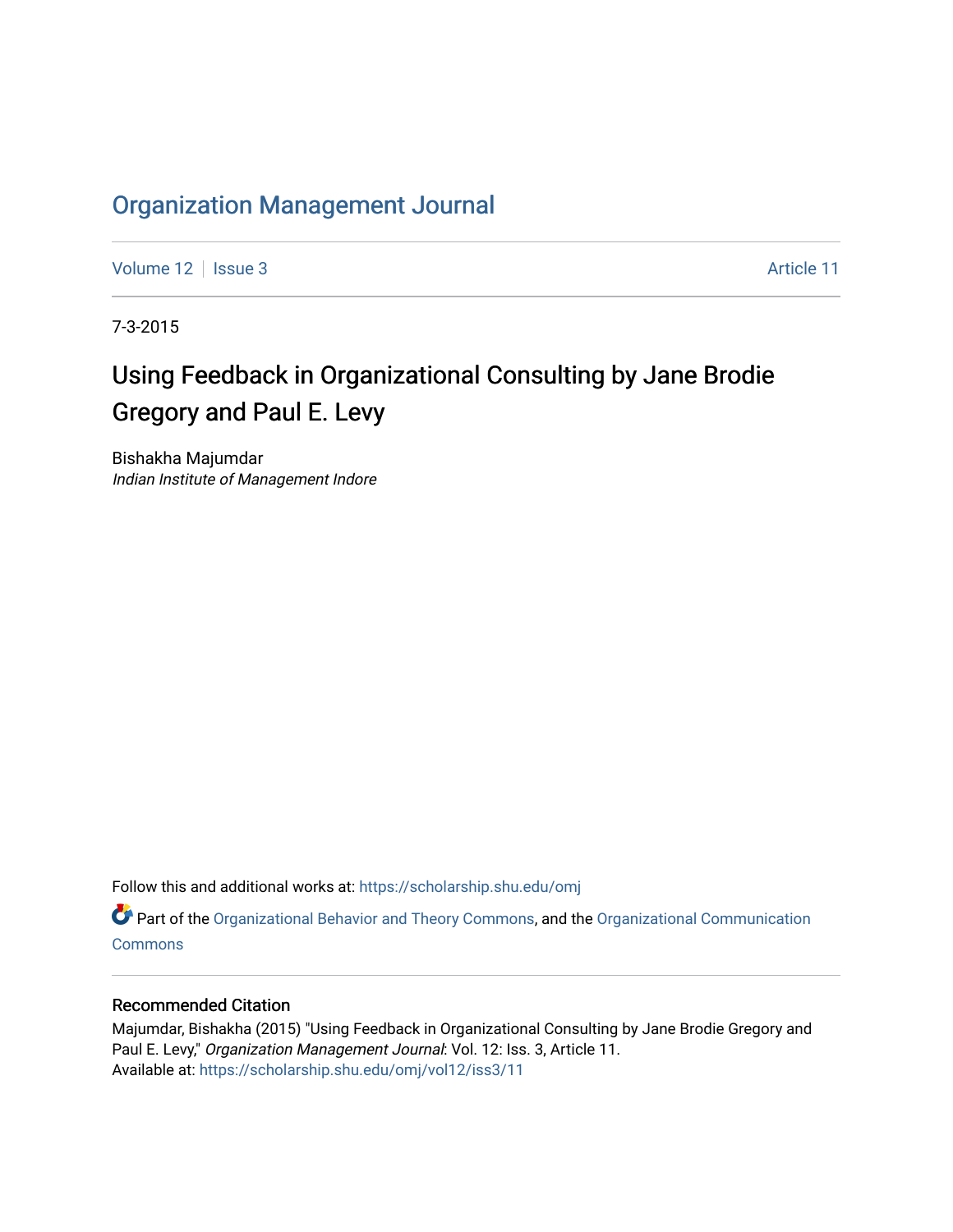## **BOOK REVIEW**



# **Using Feedback in Organizational Consulting by Jane Brodie Gregory and Paul E. Levy**

#### **Bishakha Majumdar**

*Indian Institute of Management Indore, Indore, Madhya Pradesh, India*

Feedback is something so universal and often so automatic that, a lot of times, it is given and received without much conscious thinking. But when one considers the invaluable role of feedback in behavior modification, maintaining motivation, or simply evaluating the impact of communication, the organized study of feedback as a process and as a practice emerges as the need of the hour. In the organizational consulting context, feedback plays a crucial role in the socialization of employees, implementation of succession planning or a merger, management of organizational transformations, or facilitation of person–organization fit. But the knowledge that the consulting psychologist relies on while providing feedback is often dispersed—drawn from investigations in different branches of psychology, other behavioral sciences, and even allied disciplines such as economics and sociology. Practitioners and academicians alike are in need of works that collate this diverse information, assess its relevance for a particular field of consulting, and make it easily usable by representing it in the organizational context.

Jane Brodie Gregory and Paul E. Levy's offering, *Using Feedback in Organizational Consulting,* is the second book in the APA Fundamentals of Consulting Psychology Series, so its primary focus is to address the requirements of the organizational consulting psychologist. As a consulting psychologist, one has three significant needs. First, one needs one's actions and recommendations to be based on scientific research findings. This is important not only in terms of facilitating the process of consultation (by depending on prior knowledge, the practitioner is spared of reinventing the wheel every time he or she encounters a novel situation) but also in terms of complying with ethical*/*legal standards, by making recommendations based on sound evidence-based research (Newman, Robinson-Kurpius, & Fuqua, [2002\)](#page-2-0). Second, one needs to communicate

one's insights to the clients in a manner that is relatively free of academic jargon, structured, and easy to understand. Finally, one needs to build the credibility of one's prescriptions to the clients—something that is easily facilitated by demonstrating the expert endorsement of one's recommended practices. *Using Feedback in Organizational Consulting* is highly valuable in meeting all three needs. It is focused on practitioner-oriented learning and communication, but is firmly based in academic research, and backs every recommendation with appropriate recent evidence from the world of scientific research. As R. L. Lowman clarifies in his forward to the book,

Gregory and Levy's *Using Feedback in Organizational Consulting* is not a simple "how to" book—though it includes plenty of practical suggestions. Rather, it is a synthesis of what the applied process of giving feedback looks like when integrated with the research literature. (p. ix, Series Editor's Forward)

#### **BUILDING THE BASE: THEORIES OF FEEDBACK**

"How difficult can it be, a novice might understandably wonder, to provide effective feedback?" Lowman writes in his introduction to the volume (p. ix). Gregory and Levy clarify that feedback is something that we provide inevitably in any interaction, but considerable skill and knowledge are required in providing effective feedback.

The authors begin their treatise with a succinct overview of the model of the feedback process—starting with Ilgen, Fisher, and Taylor's classic model on the feedback process and moving to London and Smither's model on the Stages of the Feedback Process (Ilgen, Fisher, & Taylor, [1979;](#page-2-1) London & Smither, [2002\)](#page-2-2). Each model is explained in terms of how it adds to prior conceptualizations—eventually contributing to the simplified conceptual model the authors adopt for the rest of the book. This chapter sets the tone of the text as grounded in empirical research and builds the case for feedback being more than inspiring pep talks or honest criticism—as many self-help or popular psychology books would like us to believe.

Address correspondence to Bishakha Majumdar, Indian Institute of Management Indore, Indore, Madhya Pradesh 453331, India. E-mail: [f11bishakham@iimidr.ac.in](mailto:f11bishakham@iimidr.ac.in)